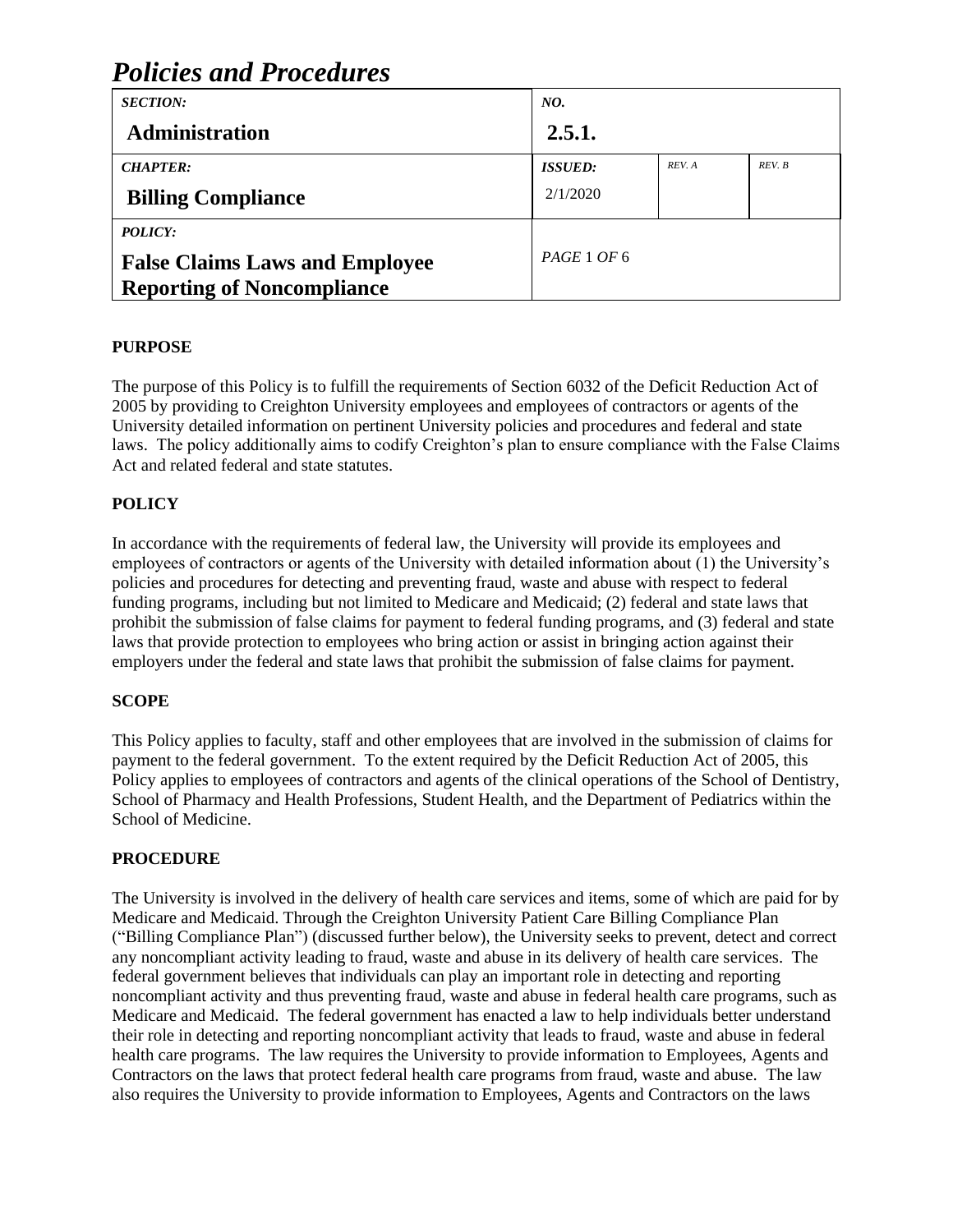# *Policies and Procedures*

| <b>SECTION:</b>                       | NO.            |        |        |
|---------------------------------------|----------------|--------|--------|
| <b>Administration</b>                 | 2.5.1.         |        |        |
| <b>CHAPTER:</b>                       | <b>ISSUED:</b> | REV. A | REV. B |
| <b>Billing Compliance</b>             | 2/1/2020       |        |        |
| POLICY:                               |                |        |        |
| <b>False Claims Laws and Employee</b> | PAGE 2 OF 6    |        |        |
| <b>Reporting of Noncompliance</b>     |                |        |        |

that protect individuals who detect and report noncompliant activity to the University or the government. Through this Policy, the University is providing the information required by law to its Employees, Agents and Contractors.

The University is additionally involved in a variety of programs that involve billing the federal government. This policy also addresses how the University seeks to prevent the submission of false claims to the federal government by its Employees, Agents and Contractors.

The University's Billing Compliance Committee and Office of General Counsel may provide training on this Policy as they determine necessary.

### *A. Creighton University's Policies and Procedures for Preventing and Detecting Fraud, Waste and Abuse: The Billing Compliance Plan*

The University has adopted the Billing Compliance Plan to function as its policies and procedures for detecting and preventing fraud, waste and abuse with respect to health care programs, including Medicare and Medicaid. The Billing Compliance Plan includes provisions for compliance oversight, compliance reporting, standards of conduct, investigation of compliance concerns, screening of personnel, compliance training and education, monitoring and auditing, responses to noncompliance and enforcement. The Billing Compliance Plan is supported by additional separate compliance policies and procedures . For further detail, please refer to the Billing Compliance Plan and its supporting policies and procedures, which can be found at:

<http://www.creighton.edu/generalcounsel/billingcompliance/>

Under the Billing Compliance Plan, employees and agents of the University are provided with a mechanism for reporting to the University potential or actual noncompliant activity. The Billing Compliance Plan also states that employees and agents are required to make such reports to the University. The University prohibits retaliation against any employee who reports, in good faith, any potential or actual violation of the laws described in this Policy to the University or the government.

## *B. The Federal False Claims Act*

The Federal False Claims Act, 31 U.S.C. § 3729 to § 3733 (the "FCA"), prohibits knowingly making a false claim against the government (for example, Medicare or Medicaid). In relevant part, the FCA provides civil liability for any person who: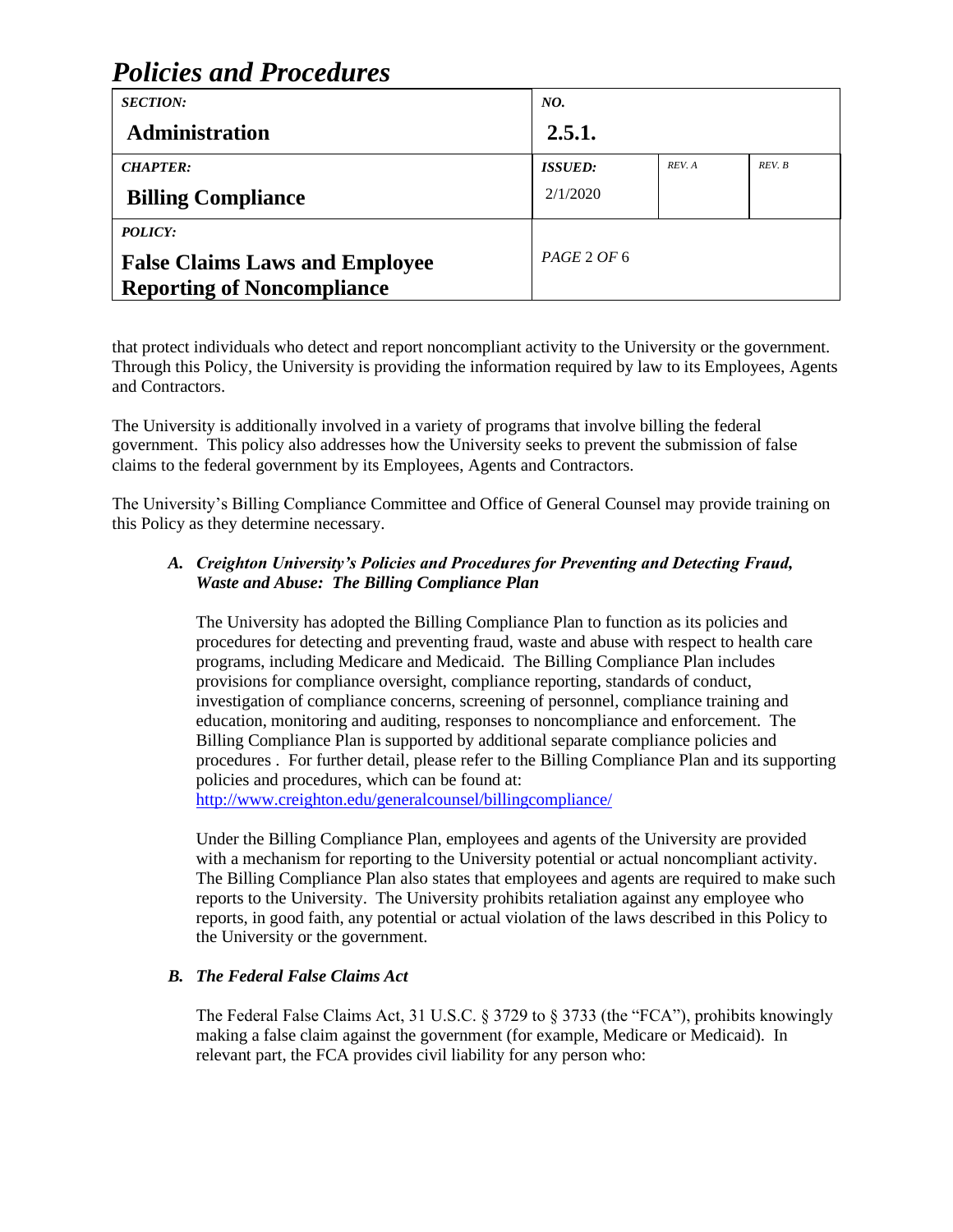## *Policies and Procedures*

| <b>SECTION:</b>                                                                              | NO.            |        |        |
|----------------------------------------------------------------------------------------------|----------------|--------|--------|
| <b>Administration</b>                                                                        | 2.5.1.         |        |        |
| <b>CHAPTER:</b>                                                                              | <b>ISSUED:</b> | REV. A | REV. B |
| <b>Billing Compliance</b>                                                                    | 2/1/2020       |        |        |
| <b>POLICY:</b><br><b>False Claims Laws and Employee</b><br><b>Reporting of Noncompliance</b> | PAGE 3 OF 6    |        |        |

(1) knowingly presents, or causes to be presented, to the government a false or fraudulent claim for payment or approval;

(2) knowingly makes, uses, or causes to be made or used, a false record or statement to get a false or fraudulent claim paid or approved by the government;

(3) conspires to commit a violation of the FCA; or

(4) knowingly makes, uses, or causes to be made or used, a false record or statement material to an obligation to pay or transmit money or property to the government, or knowingly conceals or knowingly and improperly avoids or decreases an obligation to pay or transmit money or property to the government.

For the purposes of the FCA, "knowingly" is defined as actual knowledge that the information is false or fraudulent, acting in deliberate ignorance of the truth or falsity of the information or acting in reckless disregard of the truth of falsity of the information.

A bill for health care services submitted to Medicare or Medicaid by a hospital or physician is a claim filed with the government subject to the FCA. Examples of false claims include billing for services or supplies not provided, altering claim forms to obtain a higher payment amount, misrepresenting a diagnosis to justify the services or equipment furnished, or misrepresenting the services rendered, amounts charged for services rendered, identity of the person receiving or providing the services, dates of services, or frequency, duration or description of services Liability arises for those individuals who create and those individuals who submit the information on a false claim (even if the claim is not paid by the government). The government can enforce the FCA against both an organization and individual employees who commit billing fraud.

An organization or individual who is found to have committed any acts prohibited by the FCA may be fined a civil penalty of not less than \$5,000 nor more than \$10,000 per claim, as adjusted by the Federal Civil Penalties Inflation Adjustment Act, plus three (3) times the amount of damages sustained by the government for each false claim. Penalties under the FCA may be reduced if an organization self-reports a false claim within 30 days of discovering the false claim and cooperates with the government in investigating the false claim provided that there is no government action underway against the organization at the time it self-reports. In addition to penalties under the FCA, the organization or individual submitting a false claim may be subject to criminal prosecution, other monetary penalties and exclusion from federal and state programs, including Medicare and Medicaid.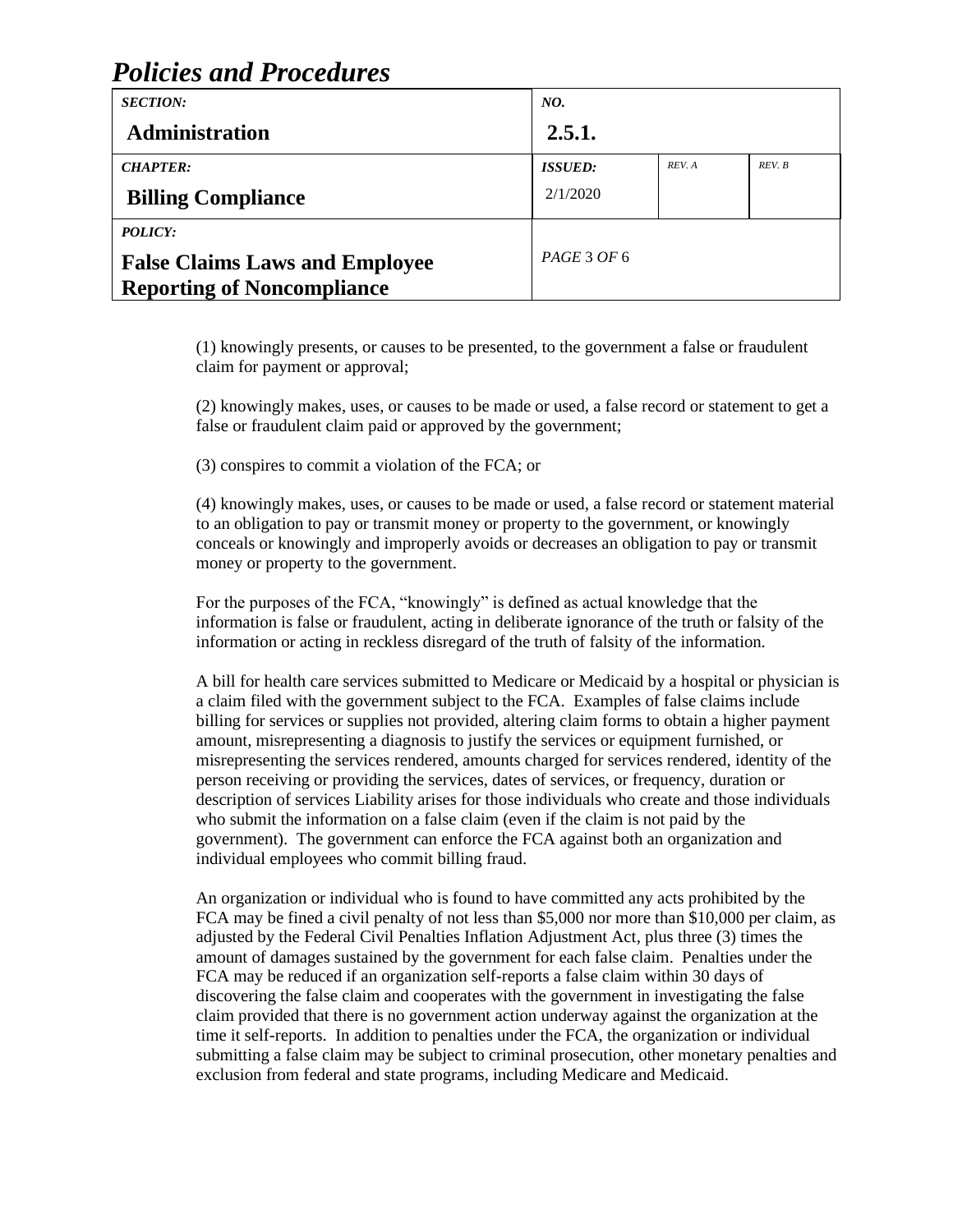#### *SECTION:* **Administration** *NO.* **2.5.1.** *CHAPTER:* **Billing Compliance** *ISSUED:* 2/1/2020 *REV. A REV. B POLICY:* **False Claims Laws and Employee Reporting of Noncompliance** *PAGE* 4 *OF* 6

*Policies and Procedures*

The government may enforce the FCA against individuals or organizations directly. In addition, the FCA authorizes private citizens to (1) sue, on behalf of the government, organizations or individuals who have knowingly submitted false claims to the government; and (2) to share in any monetary proceeds recovered as a result of the suit. Law suits brought by private citizens are known as "*qui tam* actions" or "whistleblower suits". If the government or an individual is going to bring an action against an individual or organization for violation of the FCA, the action must be brought within six years of the date of violation of the law or three years after the date when material facts are known or should have been known by the government about the violation of the law, whichever date is later.

**However, in no event can an action be brought for violation of the FCA more than ten years after the** date on which the violation was committed. If the government intervenes in a whistleblower suit, for statute of limitations purposes, the government can relate back to the filing date of the whistleblower's suit.

The FCA also protects employees, agents and contractors who initiate or assist in *qui tam* actions from retaliation. These employees, agents and contractors are sometimes referred to as "whistleblowers". Under the FCA, an employee, agent and contractor who is terminated, demoted, suspended, or in any way discriminated against because of his/her initiation of or assistance in a *qui tam* action has the right to sue for reinstatement, back pay and other damages.

### *C. Program Fraud Civil Remedies Act*

The Program Fraud Civil Remedies Act, 31 U.S.C. §3801 to §3812 (the "PFCRA"), sets forth administrative procedures that address allegations of fraud against the government, including false claims against Medicare or Medicaid, when the amount of claims involved is less than \$150,000. The PFCRA provides for additional administrative penalties for false claims that are distinct from the FCA. Under the PFCRA, a person may not submit a claim that (1) is false, fictitious or fraudulent; (2) includes or is supported by a written statement which asserts a material fact which is false, fictitious or fraudulent; (3) includes or is supported by any written statement that omits a material fact, is false, fictitious or fraudulent as a result of such omission and the statement is a statement in which the person making, presenting or submitting such statement has a duty to include such material fact; or (4) is for payment for the provision of property or services which the person has not provided as claimed. A person who violates these provisions of the PFCRA may be subject to penalties in the amount of \$5,500 for each claim and two times the amounts of claims submitted.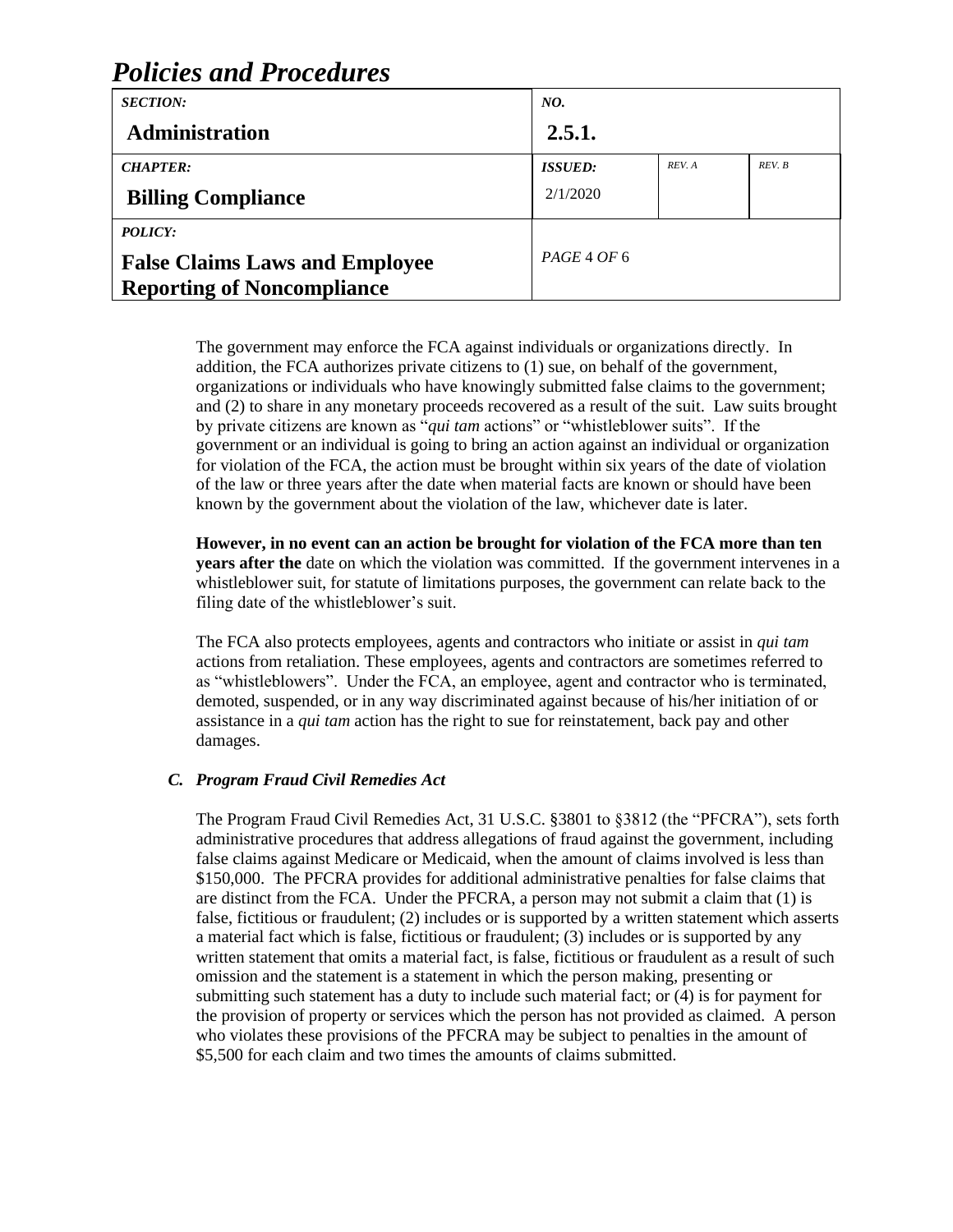## *Policies and Procedures SECTION: NO.*

| 2.5.1.         |        |        |
|----------------|--------|--------|
| <b>ISSUED:</b> | REV. A | REV. B |
| 2/1/2020       |        |        |
|                |        |        |
| PAGE 5 OF 6    |        |        |
|                |        |        |
|                |        |        |

In addition, under the PFCRA, a person who makes, presents, or submits a written statement that the person knows or has reason to know (1) asserts a material fact which is false, fictitious or fraudulent; (2) omits a material fact and is false, fictitious or fraudulent as a result of such omission when the person has a duty to include such material fact; and (3) contains or is accompanied by an express certification or affirmation of the truthfulness or accuracy of the contents of the statement may be subject to a civil penalty of up to \$5,500 for each such statement.

Under the PFCRA, the government has up to six years after the false claim was submitted to impose penalties and it has up to three more years after it imposes penalties to bring an action in court to collect any penalties it imposes.

## *D. The Nebraska False Medicaid Claims Act*

The Nebraska False Medicaid Claims Act, Neb. Rev. Stat. § 68-934 to §68-947 (the "Nebraska False Claims Act"), prohibits the same conduct that is prohibited by the FCA, as discussed above. The Nebraska False Claims Act also imposes civil liability on any person who:

- 1. When acting on behalf of a provider providing a good or service for which a claim is submitted to Medicaid, charges, solicits, accepts or receives anything of value in addition to the amount legally payable by Medicaid in connection with the provision of such good or service knowing that the charge, solicitation, acceptable or receipt is not legally payable; or
- 2. Having submitted a claim or received payment for a good or service under Medicaid, knowingly fails to maintain such records as necessary to fully disclose the nature of all the good or services for which a claim was submitted or payment was received for a period of at least six years after the date on which the payment was received or knowingly destroys such records within six years from the date payment was received.

If an individual or organization is found to have violated the Nebraska False Claims Act, the person is subject to a civil penalty of not more than \$10,000 per claim and damages in the amount of three times the amount of the false claim submitted to the state. In addition, the person must pay for the state's costs and attorney's fees incurred in bringing the action against the person and recovering the penalties or damages imposed. If an organization or individual self-reports a false claim to the state within 30 days of discovering the false claim, cooperates with the state and there is no government action underway against the organization or individual at the time of reporting, the penalties may be reduced.